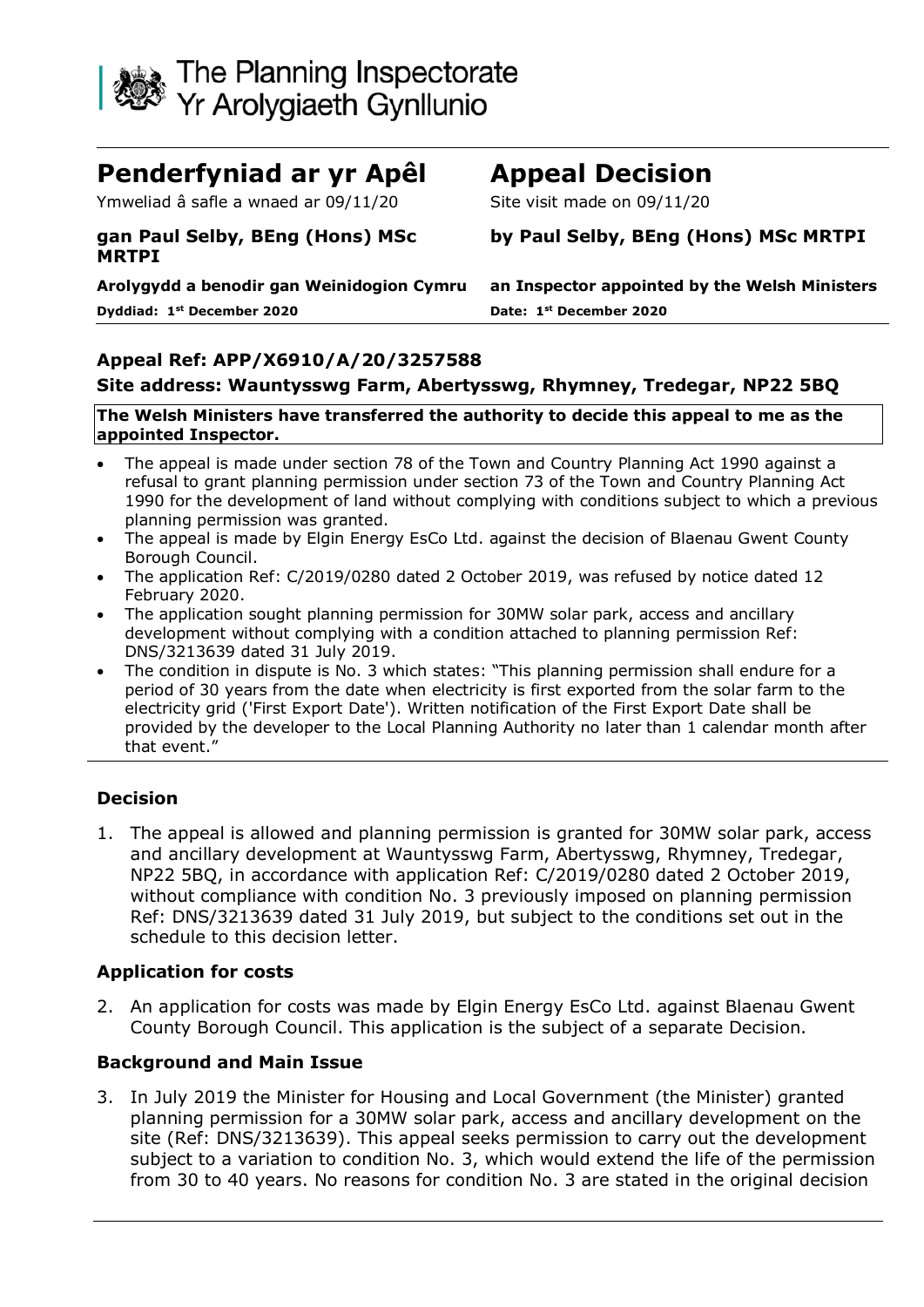letter but having regard to the submitted documents I consider the 30-year limit to have been imposed in the interests of the area's character and appearance and the preservation of historic assets. Consequently, and having particular regard to the Council's reason for refusal, the main issue in this appeal is the effect that varying condition No 3 would have on the character and appearance of the area and the setting of the Tredegar Cholera Cemetery Scheduled Ancient Monument (SAM).

- 4. The full site boundary pertaining to the original permission extends into Caerphilly County Borough Council (CCBC). An application to vary condition No. 3 for the part of the development in Caerphilly County Borough was approved by CCBC on 5 December 2019. The appeal before me relates to the part of the development that lies within Blaenau Gwent County Borough, which is the major part of the site area.
- 5. Following the appeal being made the Planning Inspectorate undertook an Environmental Impact Assessment (EIA) screening assessment on behalf of the Welsh Ministers. A screening direction was consequently issued confirming that the appeal scheme is not 'EIA development' within the meaning of the relevant regulations. I have determined the appeal on this basis.
- 6. At the time of writing this decision a 'working draft' of the National Development Framework was under scrutiny by the Senedd. Whilst including policies relating to renewable energy, it is a draft document that does not yet form part of the statutory Development Plan for the County Borough. The draft document makes clear that it must not be used as a source of policy and I have consequently not sought the views of the parties on it, nor afforded it any weight in my decision.

# **Reasons**

- 7. The appeal site is situated within a topographical depression, on land which slopes in a south/south westerly direction. The site is used for agriculture and predominantly composed of open grassland, dispersed trees and scrub, with enclosures separated by fences and bisected by drainage channels and minor watercourses which flow to the Nant Tyswg at the site's western boundary. The southeast part of the site accommodates a conifer plantation.
- 8. The site falls within the Mynydd Bedwellty, Rhymney Hill and Sirhowy Sides Special Landscape Area (SLA) as designated by policy ENV2 of the Blaenau Gwent Local Development Plan (LDP). I saw that this is a remote agricultural landscape of uplands punctuated by valleys, with infrequent isolated farms and dwellings. Whilst some energy and communications infrastructure and settlement edges are discernible from within Cwm Tysswg, the principal human influence on the landscape is formed by the rural highways which encircle part of the site on elevated land; from which the appeal site is readily visible. The site also forms part of the rural setting of the Tredegar Cholera Cemetery, a SAM which lies on elevated ground to the south.
- 9. In the decision letter for permission Ref: DNS/3213639 the Minister found no reason to disagree with her appointed Inspector's evaluation that the proposal would, from some viewpoints, result in harmful landscape and visual effects within Blaenau Gwent and/or Caerphilly County Boroughs, and that there would be an adverse impact on the setting of the SAM. Nonetheless, the Minister concluded that as these impacts would be temporary and fully reversible, the benefits of the proposal in generating an anticipated 30MW of electricity annually from a renewable source, for a period of 30 years, would outweigh the identified harm.
- 10. The appellant seeks to amend the time limit for operating the development due to advances in solar panel technology. There is, however, little to suggest that the extant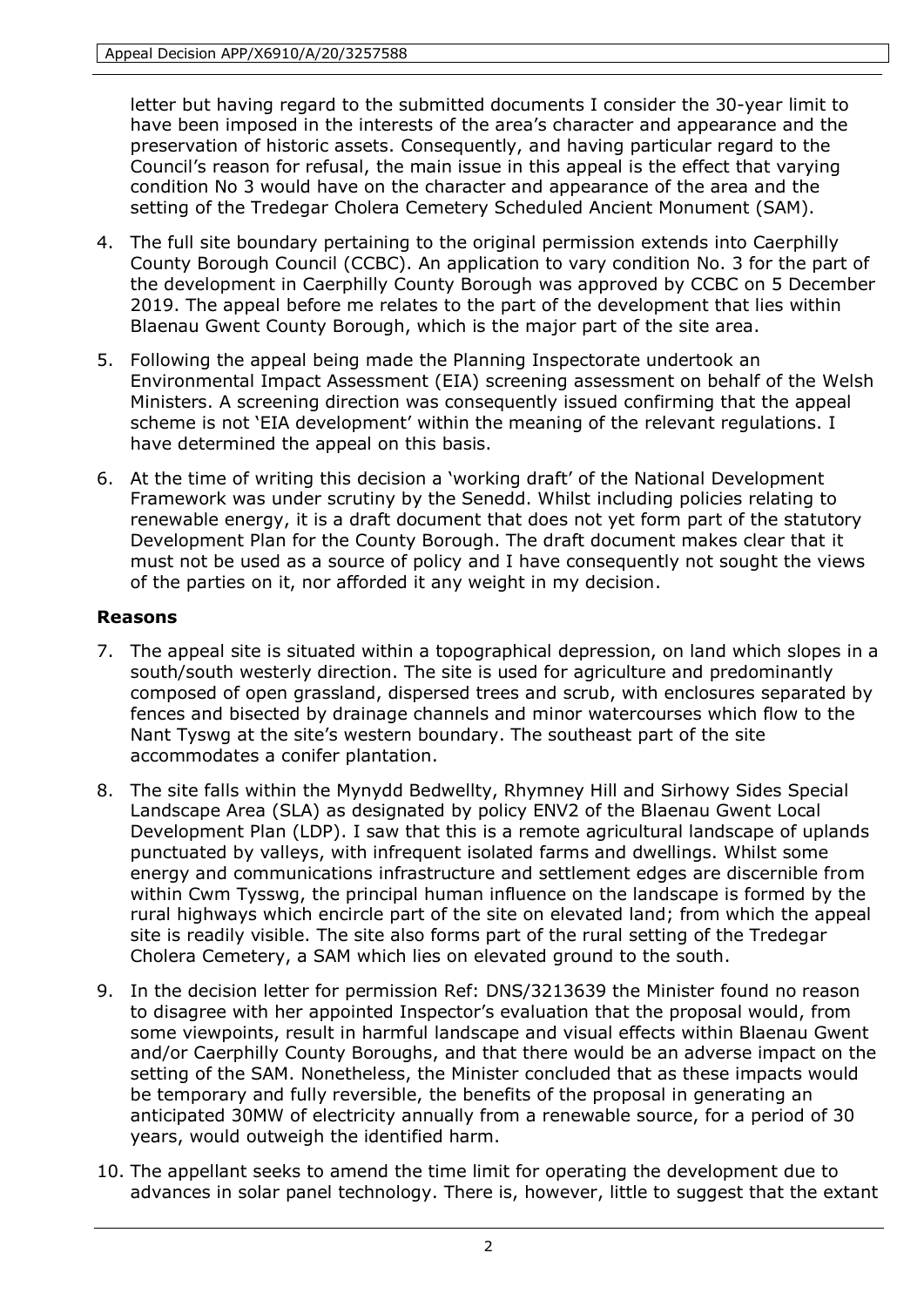permission would not be implemented were this appeal to fail. The question at hand is therefore whether the benefits of extending the life of the development for a further 10 years outweigh any harm.

- 11. A relatively limited period has elapsed since the original planning permission was granted and there is little to indicate that the landscape has altered materially since then. Nor has there been any material change in relevant adopted national or local planning policy in the intervening period. I therefore attach substantial weight to the Minister's decision letter for planning permission Ref: DNS/3213639.
- 12. Based on the submitted documents and my own site observations, I have no reason to come to a different conclusion to the Minister about the nature and magnitude of the adverse impacts of the solar farm. Varying condition No. 3 would result in these impacts enduring for 40 years, rather than 30. Whilst the extended period of operation would not be of a wholly different order of magnitude to the fallback position, the time period during which the proposal's harmful impacts on the landscape, visual receptors and the setting of the SAM would be experienced would increase by one-third.
- 13. There is little dispute between the parties about the nature of the proposal's benefits. The appellant estimates that the additional 10-year period of operation would result in a saving equivalent to 160,000 tonnes of  $CO<sub>2</sub>$ , one-third greater than the extant permission. Whilst government climate change and renewable energy targets typically run up to 2050, the additional 10 years of operation would contribute to a sustained offsetting of carbon emissions from electricity generated within the County Borough. The variation to condition No. 3 would also contribute to energy security during the extended 10-year period. I attach significant weight to these energy and climate change benefits. Whilst the appellant also proposes to increase contributions to a community benefit fund, that is not a planning obligation nor directly related to the development and I afford it no weight as a benefit.
- 14. PPW para 5.9.17 indicates that where protected landscape and historical designations are considered in the decision-making process, only the direct irreversible impacts on statutorily protected sites and their settings should be considered. It stands to reason that this principle should also apply to the designated landscapes of local significance in the vicinity of the appeal site. Whilst the proposed variation to condition No. 3 would increase the length of time over which the identified adverse effects would be experienced, the impacts would remain time-limited and fully reversible.
- 15. I accept that the adverse landscape, visual and heritage impacts of the appeal scheme would result in conflict, in whole or part, with LDP policies SP10, SP11, DM1 criterion 1b and ENV2. Nonetheless, in the planning balance I conclude that the benefits of the proposal in generating 30MW of renewable electricity per annum over an additional 10-year period would accord with the objectives of PPW, significantly outweighing the conflict with the LDP.

# **Other Matters and Conclusion**

16. I have had regard to the other matters raised. As the arrangement of solar panels would not alter from that already permitted, I do not consider that the extended operating period would result in unacceptable glint or glare impacts. Nor would the variation to condition No 3 increase the amount of material to be disposed of. Having regard to the fallback position, I do not consider that allowing the development to operate for an additional 10 years would materially affect the viability of existing local businesses. I afford these matters limited weight.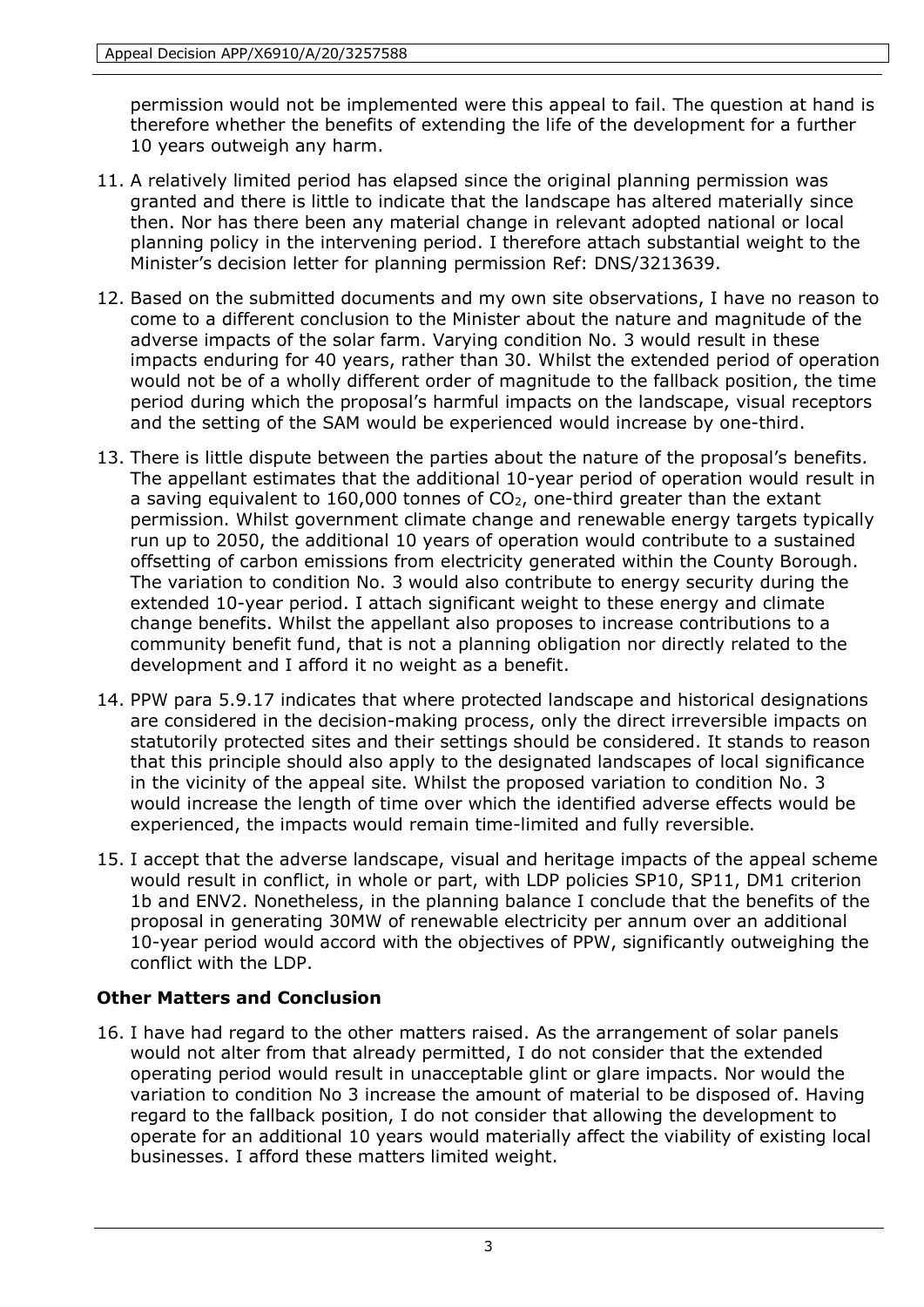- 17. For the stated reasons, and having regard to all other matters raised, I conclude that the appeal should be allowed. I shall vary the planning permission by deleting condition No. 3 and substituting it with an amended condition, as set out and for the reason given in the formal decision.
- 18. As I have no information before me about the status of the other conditions imposed on the original decision, as advised by the Development Management Manual I shall impose all those which I consider remain relevant. In the event that some have been discharged, that is a matter which can be addressed by the parties.
- 19. In reaching my decision, I have taken account of the requirements of sections 3 and 5 of the Well-Being of Future Generations (Wales) Act 2015. I consider that this decision is in accordance with the sustainable development principle through its contribution towards the objective of driving sustainable growth and combatting climate change.

*Paul Selby*

INSPECTOR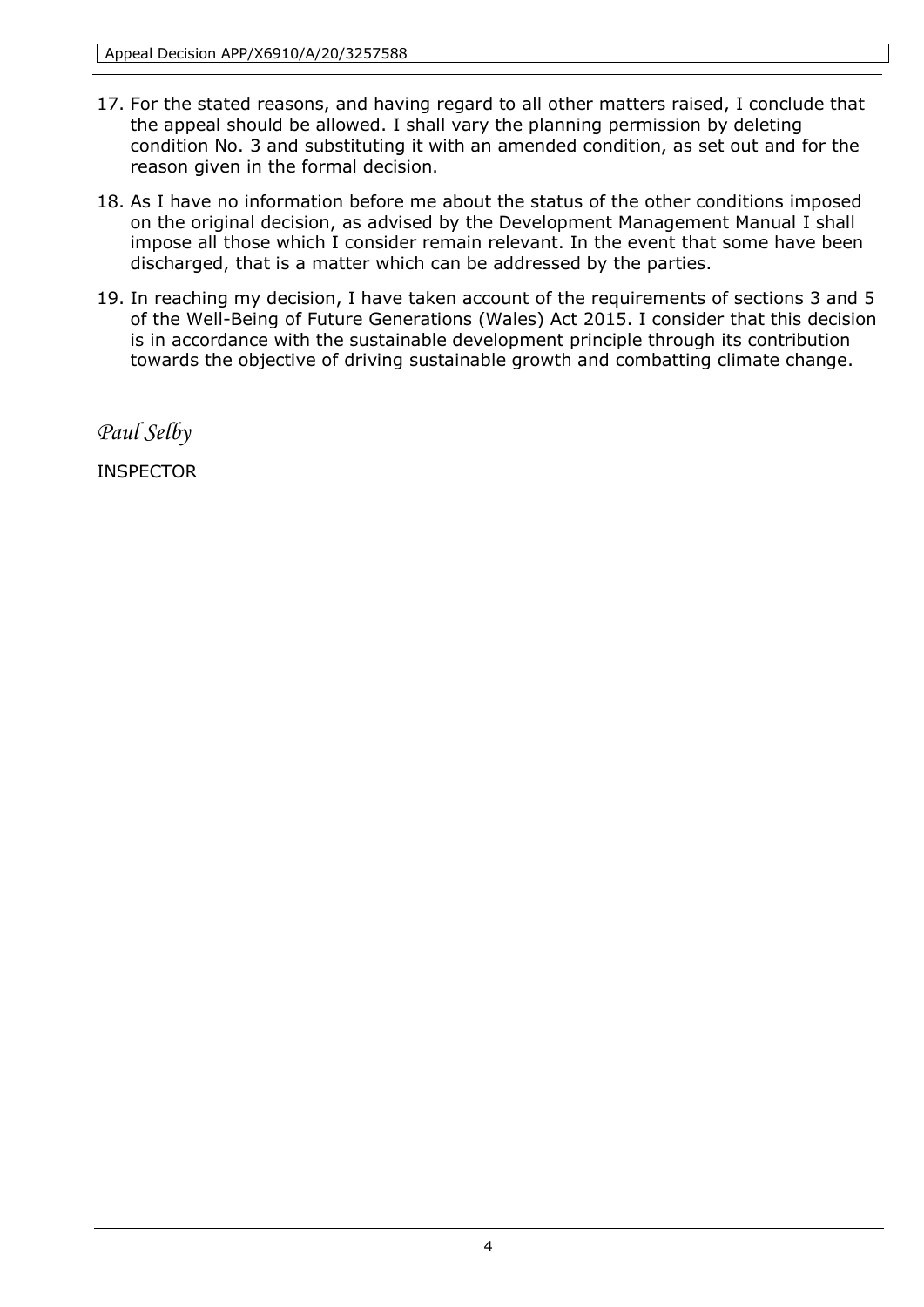### **SCHEDULE OF CONDITIONS**

1) The development to which this permission relates must begin not later than the expiration of 5 years beginning with the date on which the permission is granted.

**Reason:** To comply with the requirements of Section 91 of the Town and Country Planning Act 1990.

- 2) The development shall be carried out in accordance with the details of the following approved plans and documents, except where amended by conditions attached to this planning permission:
	- i. Drawing reference: JPW0888-DNS-005 DNS Site Application Plan;
	- ii. Drawing reference: JPW0622-WAU-002 Rev I Site Layout Plan;
	- iii. Drawing reference: 17/611/01 Tree Location and Constraints Plan;
	- iv. Drawing reference: 17/611/02 Rev A Tree Protection Plan; and
	- v. Drawing reference: JNY8819-01 Junction Layout and Visibility Splays.

**Reason:** For the avoidance of doubt and to ensure compliance with the approved plans.

3) This planning permission shall endure for a period of 40 years from the date when electricity is first exported from the solar farm to the electricity grid ('First Export Date'). Written notification of the First Export Date shall be provided by the developer to the Local Planning Authority no later than 1 calendar month after that event.

**Reason:** To ensure that the development is temporary with a maximum duration of 40 years, in the interests of the area's character and appearance and the preservation of historic assets (LDP policies SP10, SP11, DM1 and ENV2).

4) If the solar park hereby permitted ceases to export electricity to the grid for a continuous period of 12 months the developer shall notify the Local Planning Authority in writing. A scheme shall be submitted to the Local Planning Authority for written approval within 3 months of the end of the 12-month period, for the repair or removal of all infrastructure. The scheme shall include, as relevant, a programme of remedial works where repairs to infrastructure is required. Where removal is necessary the scheme shall include a programme for removal of all infrastructure approved under this permission, including details of site restoration measures following the removal of infrastructure. The scheme shall thereafter be implemented in accordance with the approved details and timetable.

**Reason:** In the interests of visual amenity and to ensure that the environmental effects of the decommissioning process are minimised and controlled.

5) Not later than 12 months prior to the end of this permission, a Decommissioning Management Plan shall be submitted for the written approval of the Local Planning Authority. The scheme shall make provision for, inter alia, the removal of all infrastructure approved under this permission and the restoration of the site. The approved scheme shall be fully implemented within 6 months of the expiry of this planning permission.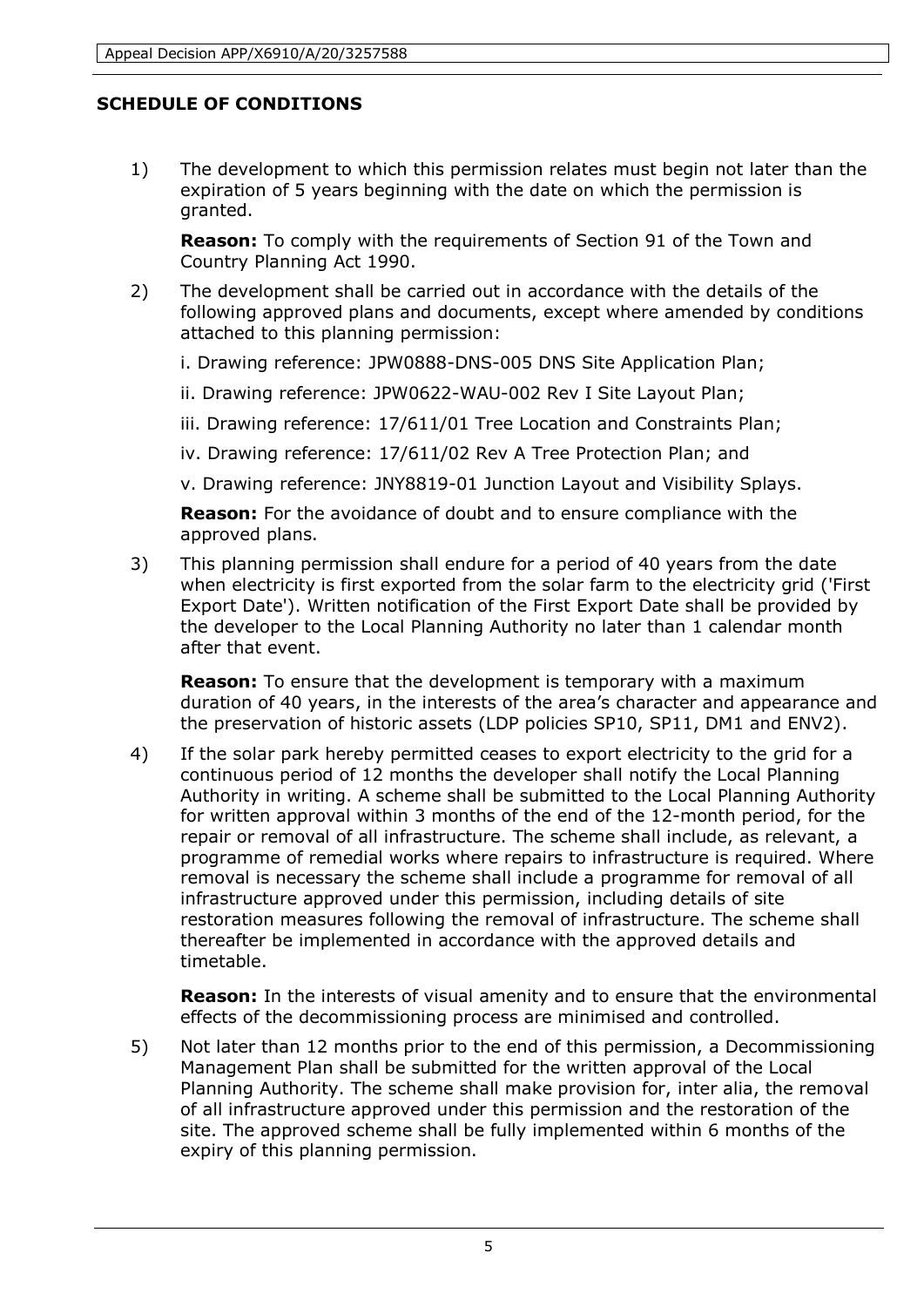**Reason:** In the interests of visual amenity and to ensure that the environmental effects of the decommissioning process are minimised and controlled.

6) Prior to the commencement of any works associated with this development full details of the precise siting, layout and design of the solar arrays, including cross-sections and details of nonreflective finishing materials, shall be submitted to and approved in writing by the Local Planning Authority. The scheme shall be implemented in accordance with the approved details.

**Reason:** In the interests of visual amenity.

7) Notwithstanding the details shown on the plans hereby approved, prior to the commencement of development full details of the proposed invertors, district network operator substation and client substation shall be submitted to and approved in writing by the Local Planning Authority. The scheme shall be implemented in accordance with the approved details.

**Reason:** In the interests of visual amenity.

8) Notwithstanding the details shown on the plans hereby approved, prior to the commencement of development full details of the proposed lattice telecoms tower shall be submitted to and approved in writing by the Local Planning Authority. The scheme shall be implemented in accordance with the approved details.

**Reason:** In the interests of visual amenity.

9) Notwithstanding the details shown on the plans hereby approved, prior to the commencement of development full details of the mounted CCTV cameras and associated poles, including the precise siting thereof, shall be submitted to and approved in writing by the Local Planning Authority. The scheme shall be implemented in accordance with the approved details.

**Reason:** In the interests of visual amenity.

10) All electrical cabling between the solar park and the grid connection shall be installed underground. Prior to the commencement of any works associated with this part of the development, details of the routes of underground cabling shall be submitted to and approved in writing by the Local Planning Authority.

**Reason:** In the interests of visual amenity.

11) No development shall take place until a written scheme of historic environment mitigation has been submitted to and approved in writing by the Local Planning Authority. Thereafter, the programme of work will be carried out in accordance with the requirements and standards of the written scheme.

**Reason:** To ensure that features of archaeological interest are protected and recorded where they cannot be physically preserved in situ.

12) No development or site clearance shall commence until the Local Planning Authority has been informed in writing of the name of a professionally qualified archaeologist who is to be present during the undertaking of any excavations in the development area so that a watching brief can be conducted. No work shall commence until the Local Planning Authority has confirmed in writing that the proposed archaeologist is suitable. A copy of the watching brief report shall be submitted to the Local Planning Authority within two months of the archaeological fieldwork being completed.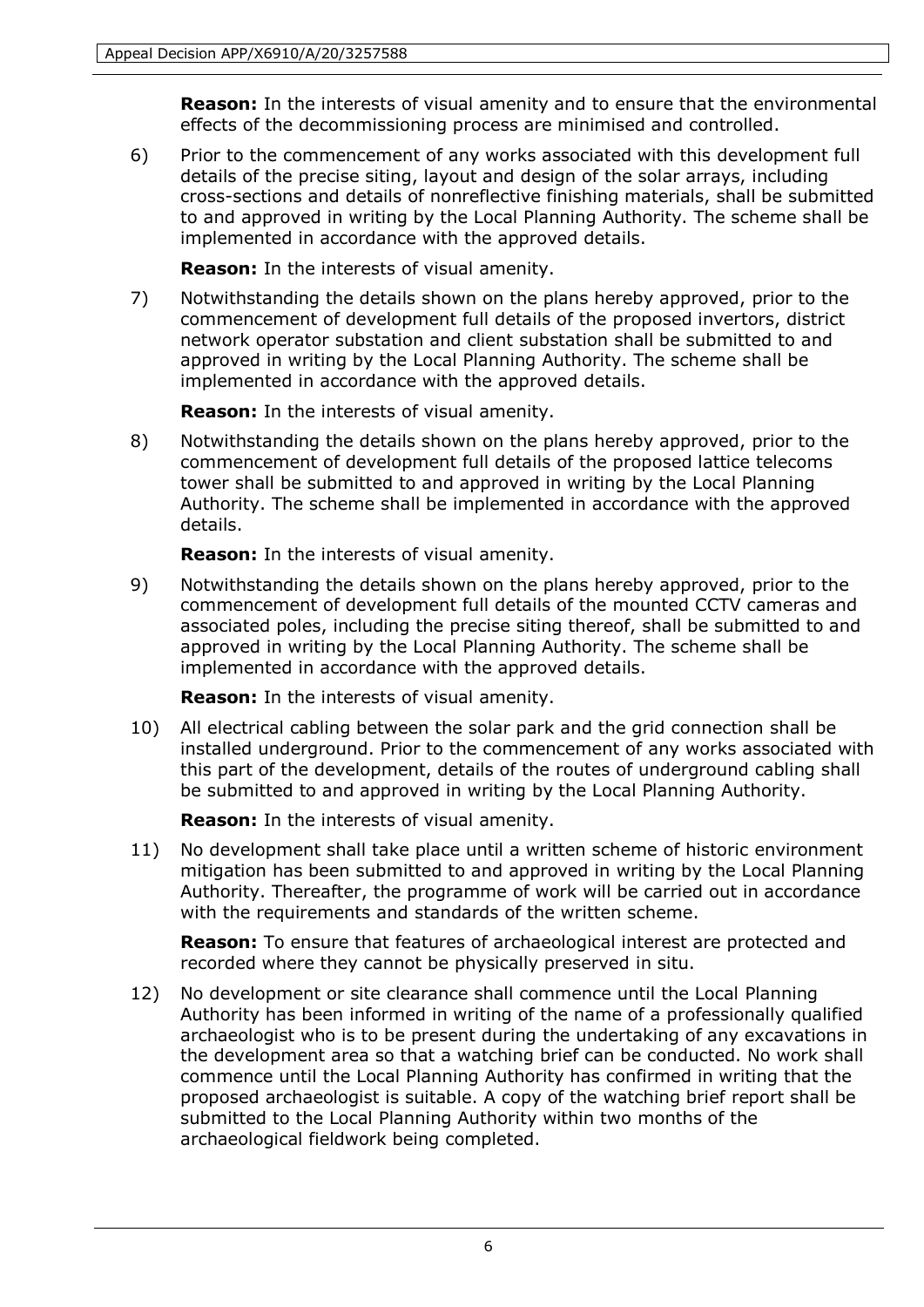**Reason:** To identify and record any features of archaeological interest discovered during site works and to mitigate the impact of the works on the archaeological resource.

13) No development shall take place until an assessment of the stability of the land (and the surrounding area) has been carried out in accordance with a methodology which must first be submitted to and approved in writing by the Local Planning Authority. The results of such an assessment including any intrusive site investigation works identified as being necessary shall be submitted to the Local Planning Authority before works commence on site. If any land instability issues are found during the site investigation, a further report specifying the measures to be taken to remediate the site to render it suitable for the development hereby approved shall also be submitted to and approved in writing by the Local Planning Authority before works commence on site. The development shall not be brought into use until all the measures identified as necessary in any reports that are approved by the Local Planning Authority are implemented and the Local Planning Authority is provided with a validation report, signed by a suitably qualified person that confirms that such measures and/or works have been fully implemented.

**Reason:** To ensure that the development is implemented in a manner that gives due regard to ground stability issues.

14) No development shall take place until there has been submitted to and approved in writing by the Local Planning Authority a scheme of landscaping. The submitted scheme shall include:

> i. Indications of all existing trees (including spread and species) and hedgerows on the land clearly identifying those to be lost or retained;

ii. Measures for the protection of retained trees or hedges throughout the course of development;

iii. Details of ground preparation, planting plans, number and details of species;

iv. Maintenance details for a minimum period of 5 years; and

v. A phased timescale of implementation.

The landscaping scheme shall be carried out as approved.

**Reason:** To ensure submission of an appropriate landscaping scheme and to secure a development that makes a positive contribution to the landscape and visual amenities of the area.

15) All planting or seeding comprised in the approved details of landscaping shall be carried out in the first planting and seeding season following the completion of the development or any alternative timescale that may be approved in writing by the Local Planning Authority before works commence on site. Any trees, shrubs or plants which within a period of 5 years from implementation of the planting scheme die, are removed or become seriously damaged or diseased, shall be replaced by one of the same species and size in the next available planting season.

**Reason:** To ensure timely implementation of an appropriate landscaping scheme.